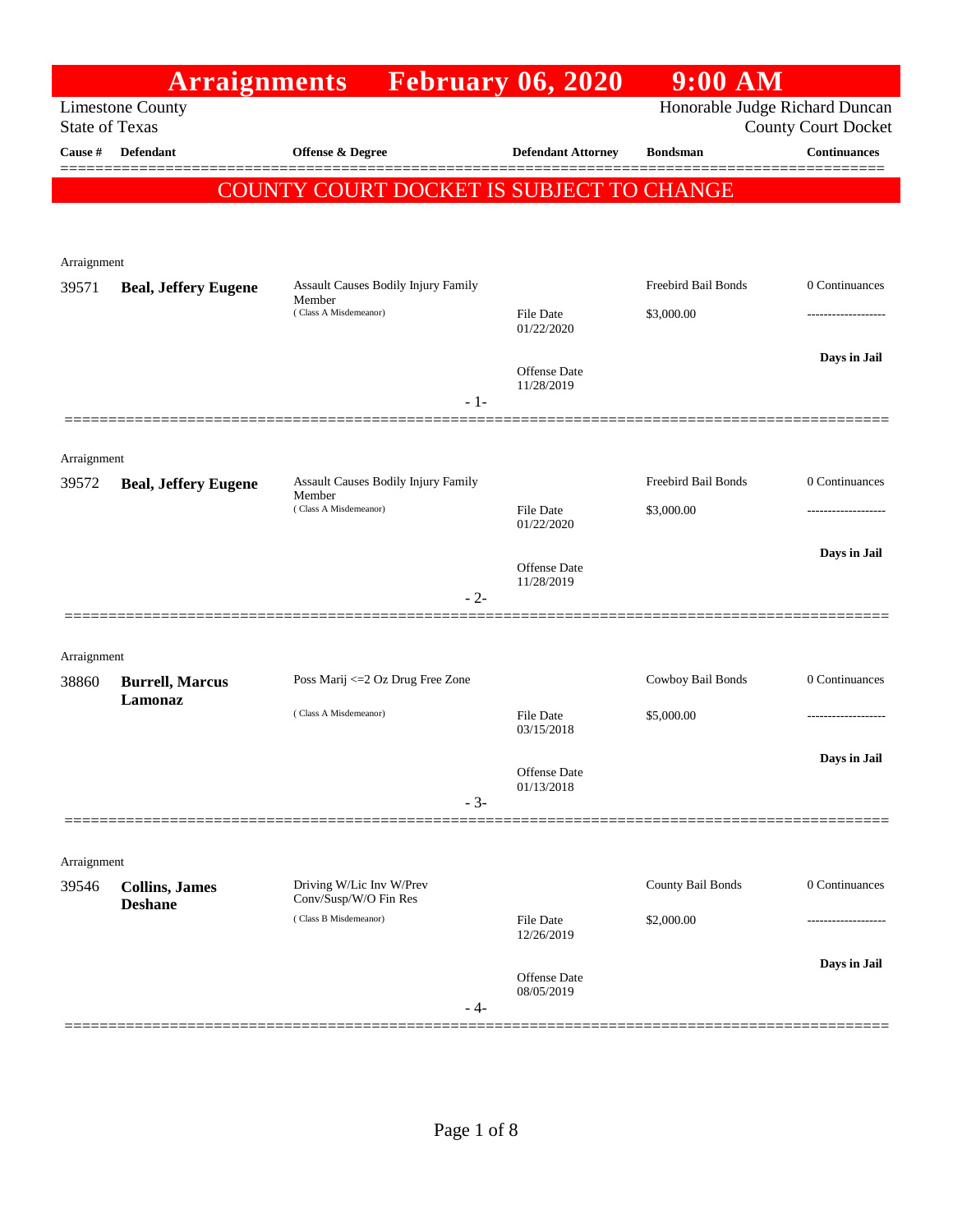|                       | <b>Arraignments</b>                     |                                                   | <b>February 06, 2020</b>          | $9:00$ AM                      |                            |
|-----------------------|-----------------------------------------|---------------------------------------------------|-----------------------------------|--------------------------------|----------------------------|
| <b>State of Texas</b> | <b>Limestone County</b>                 |                                                   |                                   | Honorable Judge Richard Duncan | <b>County Court Docket</b> |
| Cause #               | <b>Defendant</b>                        | <b>Offense &amp; Degree</b>                       | <b>Defendant Attorney</b>         | <b>Bondsman</b>                | <b>Continuances</b>        |
|                       |                                         | COUNTY COURT DOCKET IS SUBJECT TO CHANGE          |                                   |                                |                            |
|                       |                                         |                                                   |                                   |                                |                            |
| Arraignment           |                                         |                                                   |                                   |                                |                            |
| 39547                 | <b>Collins, James</b><br><b>Deshane</b> | Unl Carrying Weapon                               |                                   | County Bail Bonds              | 0 Continuances             |
|                       |                                         | (Class A Misdemeanor)                             | <b>File Date</b><br>12/26/2019    | \$3,000.00                     |                            |
|                       |                                         | $-5-$                                             | <b>Offense Date</b><br>08/05/2019 |                                | Days in Jail               |
|                       |                                         |                                                   |                                   |                                |                            |
| Arraignment           |                                         |                                                   |                                   |                                |                            |
| 39549                 | <b>Collins, Jeremy Jerrod</b>           | Driving W/Lic Inv W/Prev<br>Conv/Susp/W/O Fin Res | Reed, Benjie                      | Reed, Benjie                   | 0 Continuances             |
|                       |                                         | (Class B Misdemeanor)                             | <b>File Date</b><br>12/26/2019    | \$2,000.00                     |                            |
|                       |                                         |                                                   |                                   |                                | Days in Jail               |
|                       |                                         |                                                   | <b>Offense</b> Date<br>11/09/2019 |                                |                            |
|                       |                                         | $-6-$                                             |                                   |                                |                            |
| Arraignment           |                                         |                                                   |                                   |                                |                            |
| 39567                 | <b>Esquives, Manuel</b>                 | Criminal Mischief >=\$100<\$750                   |                                   | Freebird Bail Bonds            | 0 Continuances             |
|                       | <b>Dakota</b>                           | (Class B Misdemeanor)                             | <b>File Date</b><br>01/14/2020    | \$1,000.00                     | .                          |
|                       |                                         |                                                   |                                   |                                | Days in Jail               |
|                       |                                         | $-7-$                                             | Offense Date<br>10/25/2019        |                                |                            |
|                       |                                         |                                                   |                                   |                                |                            |
| Arraignment           |                                         |                                                   |                                   |                                |                            |
| 39566                 | Freeman, Gene                           | Driving While Intoxicated                         |                                   | County Bail Bonds              | 0 Continuances             |
|                       |                                         | (Class B Misdemeanor)                             | <b>File Date</b><br>01/14/2020    | \$2,000.00                     | .                          |
|                       |                                         |                                                   | Offense Date                      |                                | Days in Jail               |
|                       |                                         | $-8-$                                             | 11/17/2019                        |                                |                            |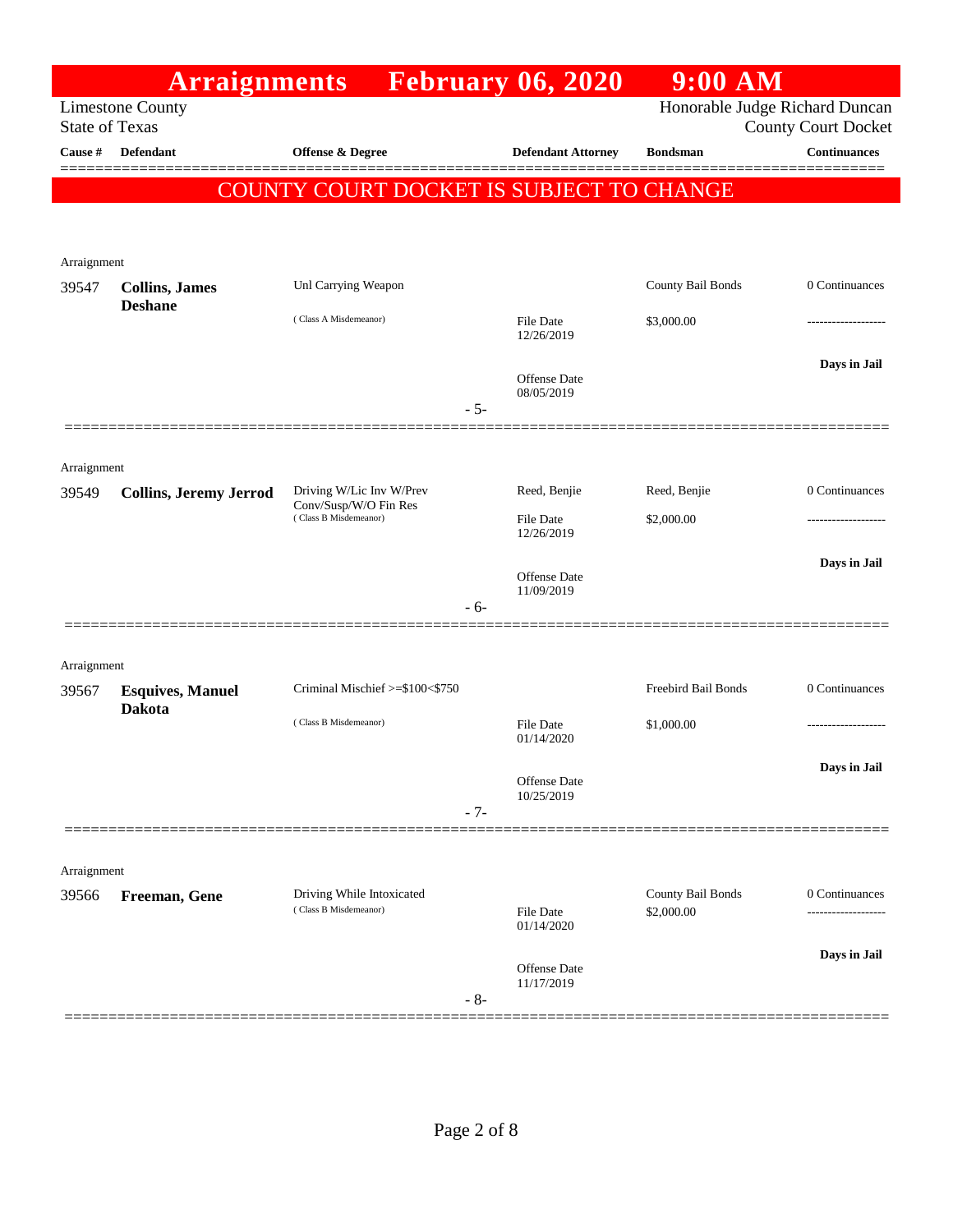|                                | <b>Arraignments</b>          | February 06, 2020                                 |                                   | $9:00$ AM                      |                            |
|--------------------------------|------------------------------|---------------------------------------------------|-----------------------------------|--------------------------------|----------------------------|
| <b>State of Texas</b>          | <b>Limestone County</b>      |                                                   |                                   | Honorable Judge Richard Duncan | <b>County Court Docket</b> |
| Cause #                        | <b>Defendant</b>             | Offense & Degree                                  | <b>Defendant Attorney</b>         | <b>Bondsman</b>                | <b>Continuances</b>        |
|                                |                              | COUNTY COURT DOCKET IS SUBJECT TO CHANGE          |                                   |                                |                            |
|                                |                              |                                                   |                                   |                                |                            |
|                                |                              |                                                   |                                   |                                |                            |
| <b>Status Hearing</b><br>39222 | Garcia, Jose, Jr.            | Criminal Trespass In Habitation/Super             |                                   | Ace Bail Bonds - Crockett      | 0 Continuances             |
|                                |                              | Fund Site<br>(Class A Misdemeanor)                | <b>File Date</b><br>01/04/2019    | \$10,000.00                    |                            |
|                                |                              |                                                   |                                   |                                | Days in Jail               |
|                                |                              |                                                   | <b>Offense</b> Date<br>06/27/2017 |                                |                            |
|                                |                              | $-9-$                                             |                                   |                                |                            |
|                                |                              |                                                   |                                   |                                |                            |
| Arraignment<br>39564           | Govan, Howard                | Driving W/Lic Inv W/Prev                          |                                   | County Bail Bonds              | 0 Continuances             |
|                                | <b>Jermaine</b>              | Conv/Susp/W/O Fin Res<br>(Class B Misdemeanor)    | File Date                         | \$1,000.00                     |                            |
|                                |                              |                                                   | 01/14/2020                        |                                |                            |
|                                |                              |                                                   | Offense Date                      |                                | Days in Jail               |
|                                |                              | $-10-$                                            | 11/24/2019                        |                                |                            |
|                                |                              |                                                   |                                   |                                |                            |
| Arraignment                    |                              |                                                   |                                   |                                |                            |
| 39553                          | Hayes, Cloressa Jane         | Driving W/Lic Inv W/Prev<br>Conv/Susp/W/O Fin Res |                                   | Personal Bond                  | 0 Continuances             |
|                                |                              | (Class B Misdemeanor)                             | File Date<br>01/03/2020           | \$2,000.00                     | ----------------           |
|                                |                              |                                                   | Offense Date                      |                                | Days in Jail               |
|                                |                              | $-11-$                                            | 11/17/2019                        |                                |                            |
|                                |                              |                                                   |                                   |                                |                            |
| Arraignment                    |                              |                                                   |                                   |                                |                            |
| 39544                          | <b>Henson Byrd, Brittney</b> | False Report To Police Off/Sp Inv/Law<br>Enf Empl |                                   | Personal Bond                  | 0 Continuances             |
|                                | Laray                        | (Class B Misdemeanor)                             | File Date<br>12/26/2019           | \$2,000.00                     |                            |
|                                |                              |                                                   | <b>Offense</b> Date               |                                | Days in Jail               |
|                                |                              | $-12-$                                            | 08/15/2019                        |                                |                            |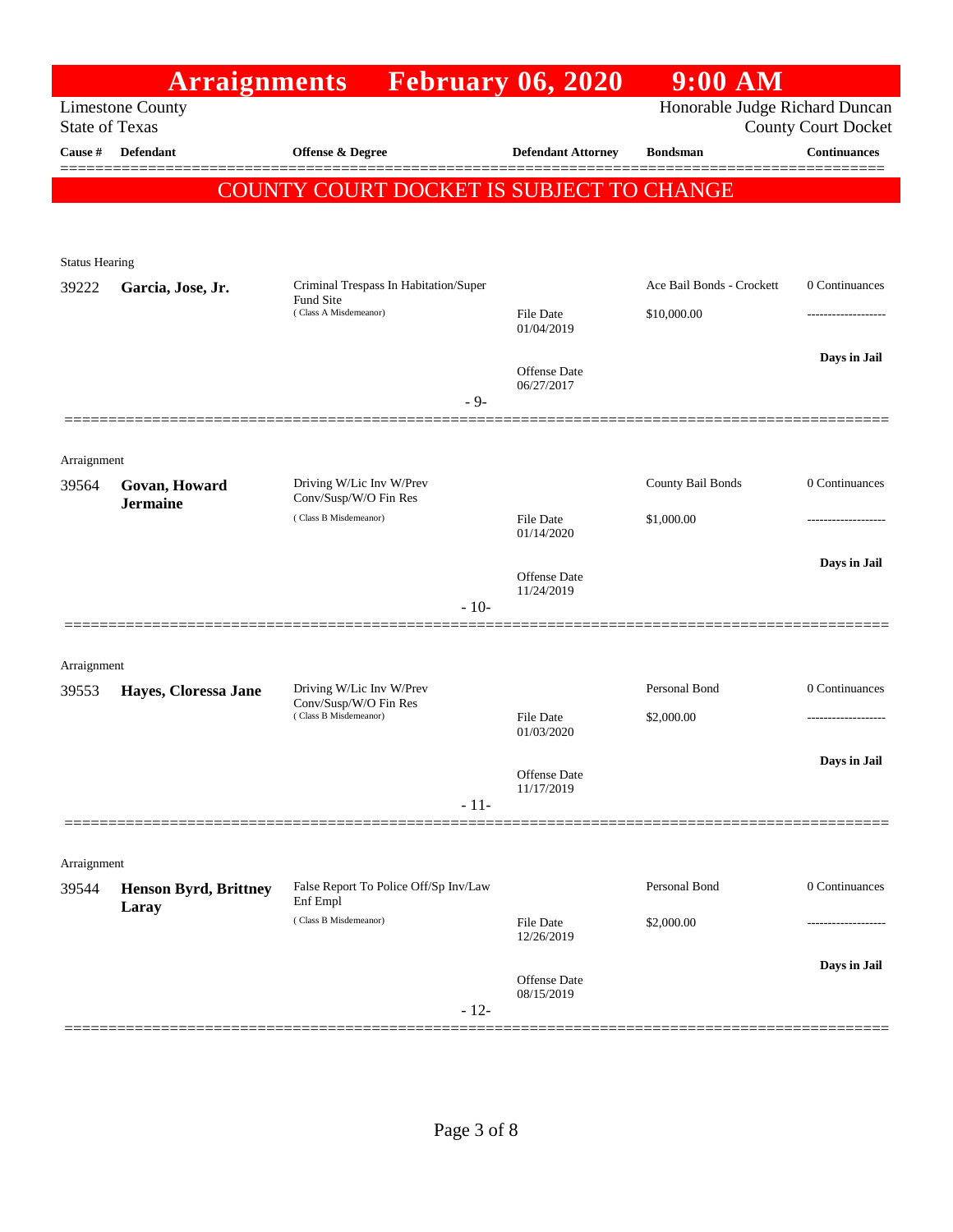|                                  | <b>Arraignments</b>                |                                          | <b>February 06, 2020</b>          | $9:00$ AM         |                                                   |
|----------------------------------|------------------------------------|------------------------------------------|-----------------------------------|-------------------|---------------------------------------------------|
|                                  | <b>Limestone County</b>            |                                          |                                   |                   | Honorable Judge Richard Duncan                    |
| <b>State of Texas</b><br>Cause # | Defendant                          | Offense & Degree                         | <b>Defendant Attorney</b>         | <b>Bondsman</b>   | <b>County Court Docket</b><br><b>Continuances</b> |
|                                  |                                    |                                          |                                   |                   |                                                   |
|                                  |                                    | COUNTY COURT DOCKET IS SUBJECT TO CHANGE |                                   |                   |                                                   |
|                                  |                                    |                                          |                                   |                   |                                                   |
| Arraignment                      |                                    |                                          |                                   |                   |                                                   |
| 39545                            | Hernandez, Issac                   | Driving While Intoxicated                |                                   | County Bail Bonds | 0 Continuances                                    |
|                                  | Giovanni                           | (Class B Misdemeanor)                    | File Date                         | \$2,000.00        |                                                   |
|                                  |                                    |                                          | 12/26/2019                        |                   |                                                   |
|                                  |                                    |                                          | <b>Offense Date</b>               |                   | Days in Jail                                      |
|                                  |                                    | $-13-$                                   | 10/06/2019                        |                   |                                                   |
|                                  |                                    |                                          |                                   |                   |                                                   |
|                                  |                                    |                                          |                                   |                   |                                                   |
| <b>Review Hearing</b><br>38750   | Jackson, Benjamin                  | Criminal Trespass                        | Spivey, Shirley                   |                   | 6 Continuances                                    |
|                                  | Walter                             |                                          |                                   |                   |                                                   |
|                                  |                                    | (Class B Misdemeanor)                    | <b>File Date</b><br>12/07/2017    |                   |                                                   |
|                                  |                                    |                                          |                                   |                   | Days in Jail                                      |
|                                  |                                    |                                          | Offense Date<br>10/07/2017        |                   |                                                   |
|                                  |                                    | $-14-$                                   |                                   |                   |                                                   |
|                                  |                                    |                                          |                                   |                   |                                                   |
| <b>Review Hearing</b>            |                                    | Theft Prop <\$100 W/Prev Convic          |                                   |                   | 6 Continuances                                    |
| 38751                            | Jackson, Benjamin<br>Walter        |                                          | Spivey, Shirley                   |                   |                                                   |
|                                  |                                    | (Class B Misdemeanor)                    | File Date<br>12/07/2017           |                   | .                                                 |
|                                  |                                    |                                          |                                   |                   | Days in Jail                                      |
|                                  |                                    |                                          | <b>Offense Date</b><br>10/07/2017 |                   |                                                   |
|                                  |                                    | $-15-$                                   |                                   |                   |                                                   |
|                                  |                                    |                                          |                                   |                   |                                                   |
| Arraignment                      |                                    |                                          |                                   |                   |                                                   |
| 38859                            | Jackson, Benjamin<br><b>Walter</b> | <b>Evading Arrest Detention</b>          | Spivey, Shirley                   |                   | 1 Continuances                                    |
|                                  |                                    | (Class A Misdemeanor)                    | File Date<br>03/14/2018           |                   |                                                   |
|                                  |                                    |                                          |                                   |                   |                                                   |
|                                  |                                    |                                          | <b>Offense Date</b>               |                   | Days in Jail                                      |
|                                  |                                    | $-16-$                                   | 02/22/2018                        |                   |                                                   |
|                                  |                                    |                                          |                                   |                   |                                                   |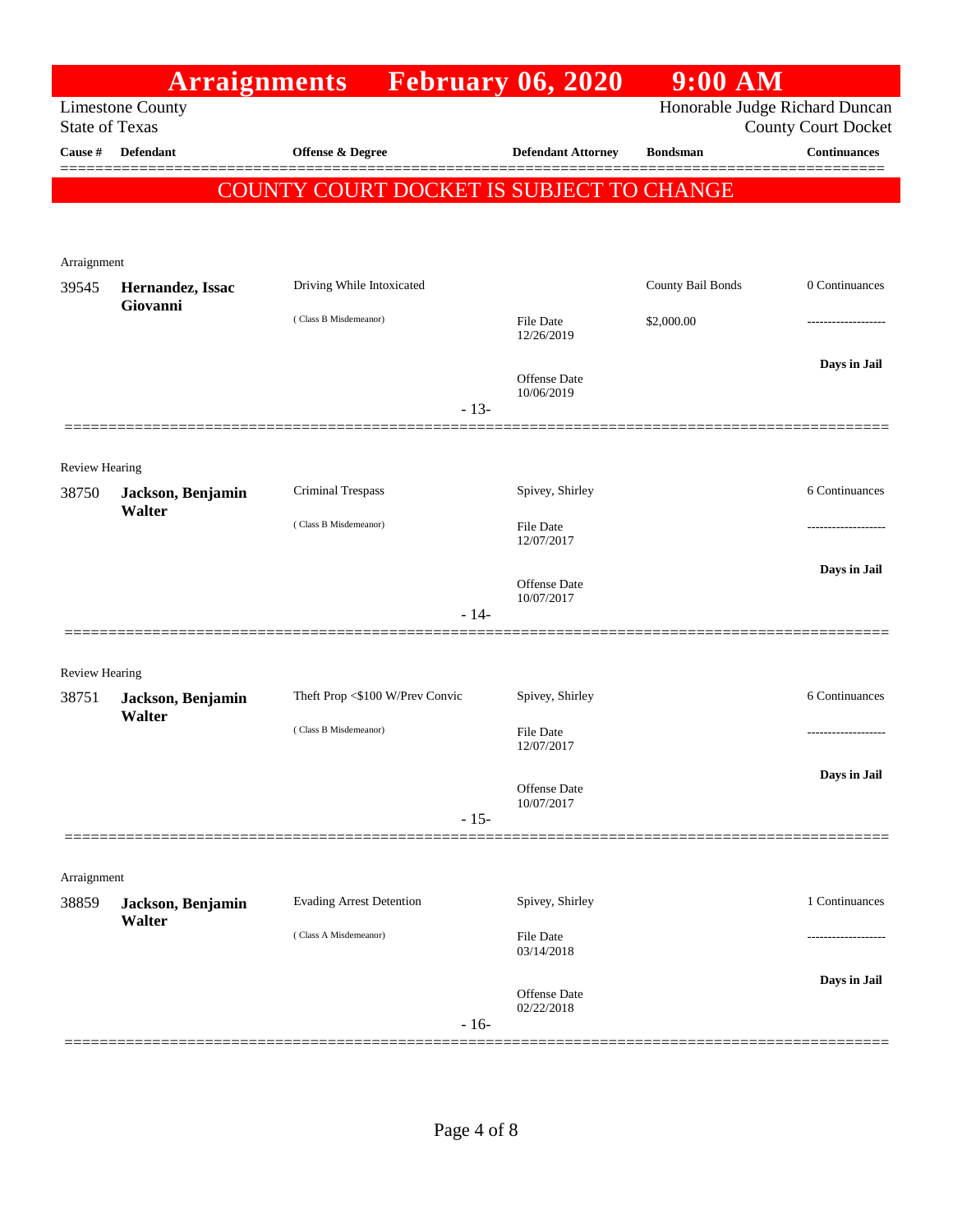|                                                                                                                  | <b>Arraignments</b>         |                                                            | <b>February 06, 2020</b>                              | $9:00$ AM                         |                     |  |
|------------------------------------------------------------------------------------------------------------------|-----------------------------|------------------------------------------------------------|-------------------------------------------------------|-----------------------------------|---------------------|--|
| Honorable Judge Richard Duncan<br><b>Limestone County</b><br><b>State of Texas</b><br><b>County Court Docket</b> |                             |                                                            |                                                       |                                   |                     |  |
| Cause #                                                                                                          | Defendant                   | <b>Offense &amp; Degree</b>                                | <b>Defendant Attorney</b>                             | <b>Bondsman</b>                   | <b>Continuances</b> |  |
|                                                                                                                  |                             |                                                            |                                                       |                                   |                     |  |
|                                                                                                                  |                             | COUNTY COURT DOCKET IS SUBJECT TO CHANGE                   |                                                       |                                   |                     |  |
|                                                                                                                  |                             |                                                            |                                                       |                                   |                     |  |
| Arraignment                                                                                                      |                             |                                                            |                                                       |                                   |                     |  |
| 38928                                                                                                            | Jackson, Benjamin<br>Walter | Burglary Of Vehicle                                        | Spivey, Shirley                                       |                                   | 1 Continuances      |  |
|                                                                                                                  |                             | (Class A Misdemeanor)                                      | File Date<br>05/02/2018                               |                                   |                     |  |
|                                                                                                                  |                             | $-17-$                                                     | <b>Offense</b> Date<br>02/20/2018                     |                                   | Days in Jail        |  |
|                                                                                                                  |                             |                                                            |                                                       |                                   |                     |  |
| Arraignment                                                                                                      |                             |                                                            |                                                       |                                   |                     |  |
| 39573                                                                                                            | Jackson, Melissa Sue        | Resist Arrest Search Or Transport<br>(Class A Misdemeanor) | File Date<br>01/22/2020                               | County Bail Bonds<br>\$750.00     | 0 Continuances      |  |
|                                                                                                                  |                             |                                                            |                                                       |                                   | Days in Jail        |  |
|                                                                                                                  |                             |                                                            | <b>Offense</b> Date<br>12/21/2019                     |                                   |                     |  |
|                                                                                                                  |                             | $-18-$                                                     |                                                       |                                   |                     |  |
|                                                                                                                  |                             |                                                            |                                                       |                                   |                     |  |
| Arraignment<br>39561                                                                                             | Kelly, Katie Marie          | Assault Cause Bodily Inj.                                  |                                                       | Freebird Bail Bonds               | 0 Continuances      |  |
|                                                                                                                  |                             | (Class A Misdemeanor)                                      | File Date<br>01/13/2020                               | \$3,000.00                        |                     |  |
|                                                                                                                  |                             |                                                            |                                                       |                                   | Days in Jail        |  |
|                                                                                                                  |                             |                                                            | <b>Offense</b> Date<br>02/21/2019                     |                                   |                     |  |
|                                                                                                                  |                             | $-19-$                                                     |                                                       |                                   |                     |  |
|                                                                                                                  |                             |                                                            |                                                       |                                   |                     |  |
| Arraignment                                                                                                      |                             |                                                            |                                                       |                                   |                     |  |
| 39578                                                                                                            | Lee, Zachary Edward         | Theft Prop >= $$750<$2,500$<br>(Class A Misdemeanor)       | Sanders, Raymond L.<br><b>File Date</b><br>01/22/2020 | Freebird Bail Bonds<br>\$3,000.00 | 0 Continuances      |  |
|                                                                                                                  |                             |                                                            |                                                       |                                   | Days in Jail        |  |
|                                                                                                                  |                             | $-20-$                                                     | Offense Date<br>12/22/2019                            |                                   |                     |  |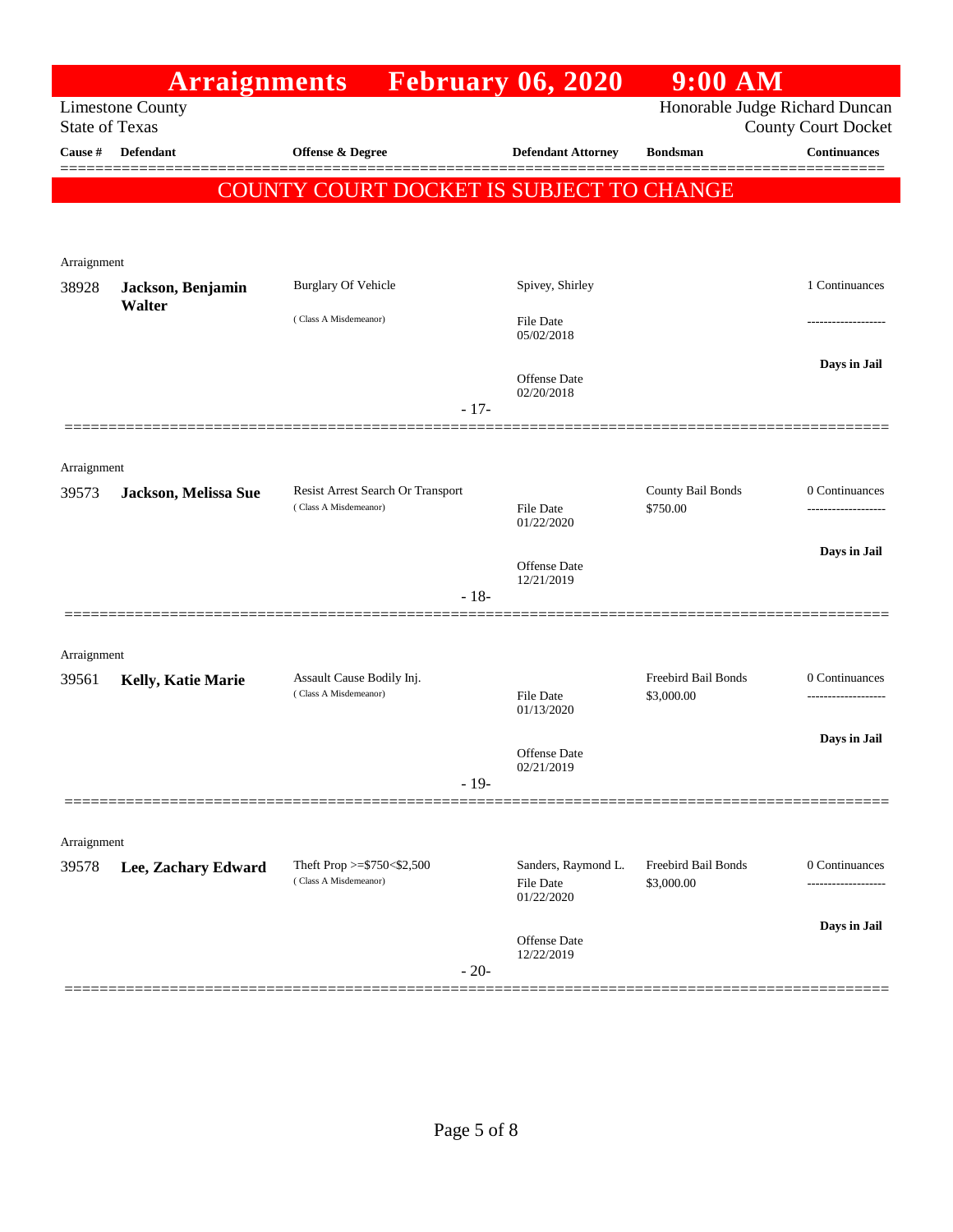|                       | <b>Arraignments</b>         |                                                        |        | <b>February 06, 2020</b>          | $9:00$ AM                                 |                                                   |
|-----------------------|-----------------------------|--------------------------------------------------------|--------|-----------------------------------|-------------------------------------------|---------------------------------------------------|
| <b>State of Texas</b> | <b>Limestone County</b>     |                                                        |        |                                   |                                           | Honorable Judge Richard Duncan                    |
| Cause $\#$            | Defendant                   | Offense & Degree                                       |        | <b>Defendant Attorney</b>         | <b>Bondsman</b>                           | <b>County Court Docket</b><br><b>Continuances</b> |
|                       |                             |                                                        |        |                                   |                                           | =======                                           |
|                       |                             | COUNTY COURT DOCKET IS SUBJECT TO CHANGE               |        |                                   |                                           |                                                   |
|                       |                             |                                                        |        |                                   |                                           |                                                   |
| Arraignment           |                             |                                                        |        |                                   |                                           |                                                   |
| 39554                 | Loyola, Saul Quijada        | Driving While Intoxicated 2nd<br>(Class A Misdemeanor) |        | <b>File Date</b>                  | Personal Bond<br>\$3,000.00               | 0 Continuances                                    |
|                       |                             |                                                        |        | 01/08/2020                        |                                           |                                                   |
|                       |                             |                                                        |        | <b>Offense Date</b>               |                                           | Days in Jail                                      |
|                       |                             |                                                        | $-21-$ | 11/02/2019                        |                                           |                                                   |
|                       |                             |                                                        |        |                                   |                                           |                                                   |
| Arraignment           |                             |                                                        |        |                                   |                                           |                                                   |
| 39563                 | Perez, Jose Baez            | Driving While Intoxicated 2nd                          |        |                                   | County Bail Bonds                         | 0 Continuances                                    |
|                       |                             | (Class A Misdemeanor)                                  |        | <b>File Date</b><br>01/14/2020    | \$5,000.00                                | ------------------                                |
|                       |                             |                                                        |        |                                   |                                           | Days in Jail                                      |
|                       |                             |                                                        |        | <b>Offense Date</b><br>12/05/2019 |                                           |                                                   |
|                       |                             |                                                        | $-22-$ |                                   |                                           |                                                   |
|                       |                             |                                                        |        |                                   |                                           |                                                   |
| Arraignment<br>39548  | <b>Polk, Donte Devaughn</b> | Unl Carrying Weapon                                    |        | Moore, David E.                   | County Bail Bonds                         | 0 Continuances                                    |
|                       |                             | (Class A Misdemeanor)                                  |        | File Date                         | \$3,000.00                                | -------------------                               |
|                       |                             |                                                        |        | 12/26/2019                        |                                           | Days in Jail                                      |
|                       |                             |                                                        |        | Offense Date<br>07/05/2019        |                                           |                                                   |
|                       |                             |                                                        | $-23-$ |                                   |                                           |                                                   |
|                       |                             |                                                        |        |                                   |                                           |                                                   |
| Arraignment           |                             |                                                        |        |                                   |                                           |                                                   |
| 39555                 | Price, Jerald Lavern,<br>Ш  | Driving While Intoxicated Bac >=0.15                   |        |                                   | A Budget Military &<br>Civilian Bail Bond | 0 Continuances                                    |
|                       |                             | (Class A Misdemeanor)                                  |        | <b>File Date</b><br>01/08/2020    | \$2,500.00                                |                                                   |
|                       |                             |                                                        |        |                                   |                                           | Days in Jail                                      |
|                       |                             |                                                        |        | Offense Date<br>03/23/2019        |                                           |                                                   |
|                       |                             |                                                        | $-24-$ |                                   |                                           |                                                   |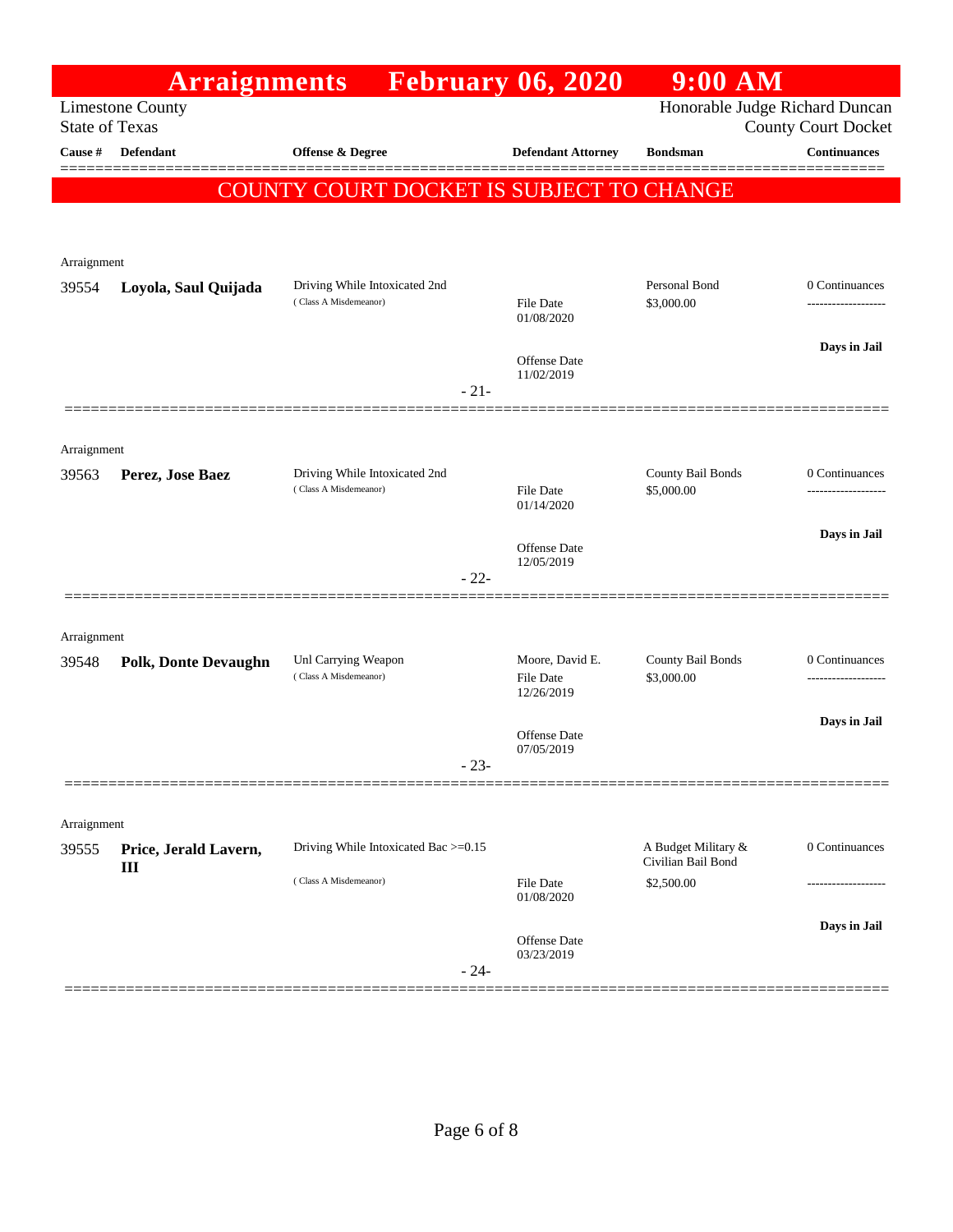|                      | <b>Arraignments</b>                              |                                                   | <b>February 06, 2020</b>          | 9:00 AM                                       |                            |
|----------------------|--------------------------------------------------|---------------------------------------------------|-----------------------------------|-----------------------------------------------|----------------------------|
|                      | <b>Limestone County</b><br><b>State of Texas</b> |                                                   |                                   | Honorable Judge Richard Duncan                | <b>County Court Docket</b> |
| Cause #              | Defendant                                        | Offense & Degree                                  | <b>Defendant Attorney</b>         | <b>Bondsman</b>                               | <b>Continuances</b>        |
|                      |                                                  |                                                   |                                   |                                               |                            |
|                      |                                                  | COUNTY COURT DOCKET IS SUBJECT TO CHANGE          |                                   |                                               |                            |
|                      |                                                  |                                                   |                                   |                                               |                            |
| Arraignment<br>39559 | Price, Jerald Lavern,                            | Driving W/Lic Inv W/Prev<br>Conv/Susp/W/O Fin Res |                                   | A Budget Military &<br>Civilian Bail Bond #74 | 0 Continuances             |
|                      | III                                              | (Class B Misdemeanor)                             | <b>File Date</b><br>01/08/2020    | \$1,500.00                                    | ---------------            |
|                      |                                                  |                                                   | Offense Date                      |                                               | Days in Jail               |
|                      |                                                  | $-25-$                                            | 03/23/2019                        |                                               |                            |
|                      |                                                  |                                                   |                                   |                                               |                            |
| Arraignment<br>39570 | <b>Purvis, Donna Marie</b>                       | Assault Causes Bodily Injury Family<br>Member     |                                   | County Bail Bonds                             | 0 Continuances             |
|                      |                                                  | (Class A Misdemeanor)                             | <b>File Date</b><br>01/22/2020    | \$5,000.00                                    |                            |
|                      |                                                  |                                                   | Offense Date                      |                                               | Days in Jail               |
|                      |                                                  | $-26-$                                            | 12/08/2019                        |                                               |                            |
| Arraignment          |                                                  |                                                   |                                   |                                               |                            |
| 39574                | <b>Sterling, Jason Lee</b>                       | Driving W/Lic Inv W/Prev<br>Conv/Susp/W/O Fin Res |                                   | County Bail Bonds                             | 0 Continuances             |
|                      |                                                  | (Class B Misdemeanor)                             | <b>File Date</b><br>01/22/2020    | \$2,500.00                                    | ----------------           |
|                      |                                                  |                                                   | Offense Date<br>12/04/2019        |                                               | Days in Jail               |
|                      |                                                  | $-27-$                                            |                                   |                                               |                            |
| Arraignment          |                                                  |                                                   |                                   |                                               |                            |
| 39551                | <b>White, Jerry Lance</b>                        | Interfer W/Emergency Req For<br>Assistance        | Reed, Bobby                       | Reed, Bobby                                   | 0 Continuances             |
|                      |                                                  | (Class A Misdemeanor)                             | File Date<br>01/03/2020           | \$3,000.00                                    |                            |
|                      |                                                  |                                                   | <b>Offense Date</b><br>09/17/2019 |                                               | Days in Jail               |
|                      |                                                  | $-28-$                                            |                                   |                                               |                            |